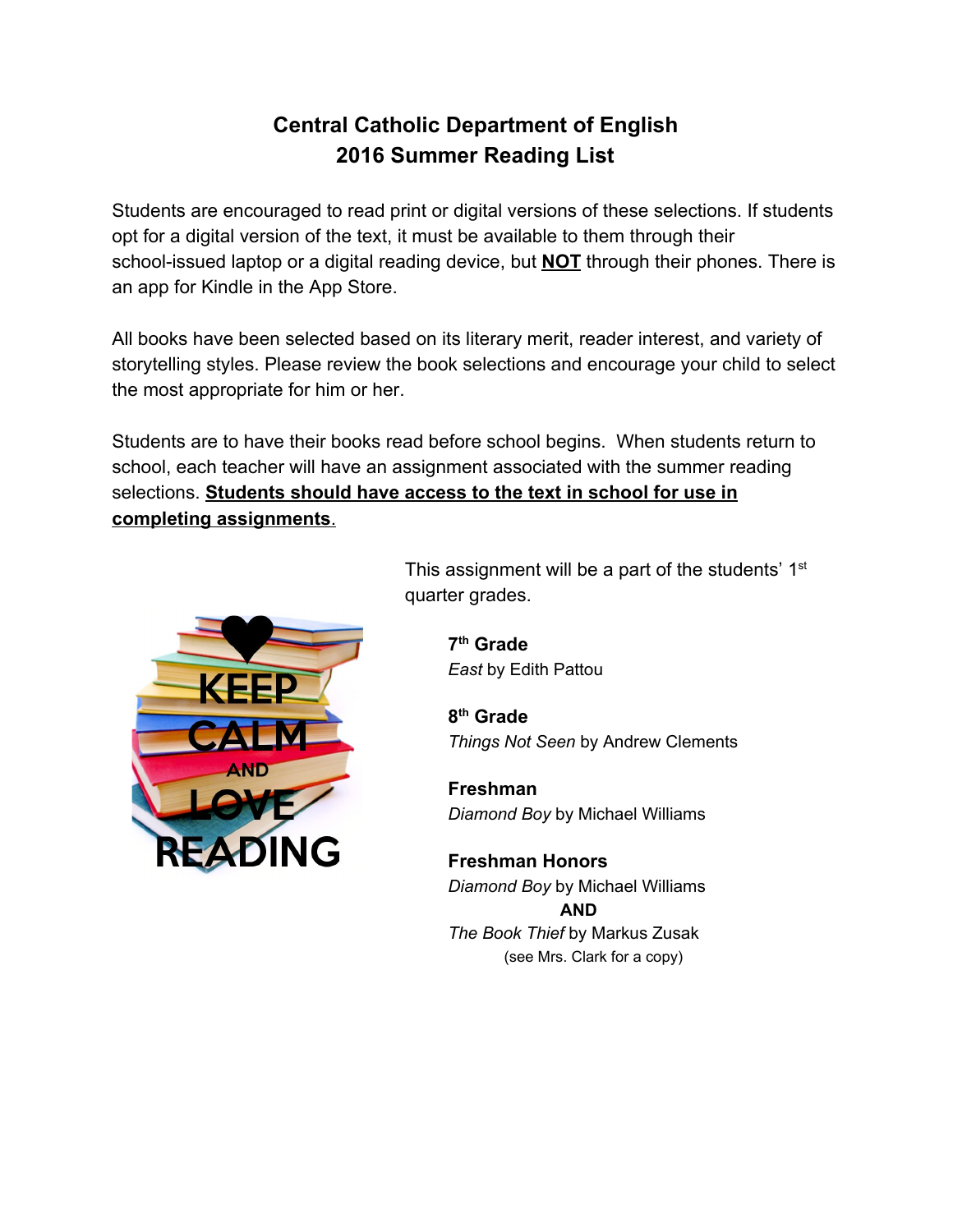#### **Sophomore** *Select One of the Following*

*A Tree Grows in Brooklyn* by Betty Smith *A Wizard of Earthsea* by Ursula K. LeGuin *Speak* by Laurie Halse Anderson\*\* *Ender's Game* by Orson Scott Card\*\* *Paper Towns* by John Green\*\* *Persepolis* by Marjane Satrapi

\*\*Parents should be aware that these books deal with mature subjects, though in a way that is rated appropriate for students entering their sophomore year. For more information about the nature of these books, please visit the reviews provided at [Common](https://www.commonsensemedia.org/) Sense Media.

## **Sophomore Honors** *Connecticut Yankee in King Arthur's Court* **by Mark Twain (see Mrs. Clark for <sup>a</sup> copy)AND one of the following**

*Never Fall Down* by Patricia McCormick *Ready Player One* by Ernest Cline *Partials (Book 1) by Dan Wells Starship Troopers* by Robert A. Heinlein

#### **Junior** *Select One of the Following*

*O Pioneers!* By Willa Cather *Miss Peregrine's Home for Peculiar Children* by Ransom Riggs *Shoeless Joe* by W.P Kinsella *Flygirl* by Sherri L. Smith *Our Town* by Thornton Wilder *American Born Chinese* by Gene Luen Yang *In Cold Blood* by Truman Capote



#### **Junior Honors** *Fahrenheit 451***by Ray Bradbury AND a Junior Selection**

#### **Senior** *Select One of the Following*

*Hitchhiker's Guide to the Galaxy* by Douglas Adams *Jane Eyre* by Charlotte Bronte *The Eyre Affair* by Jasper Fforde *Rebecca* by Daphne Du Maurier *Atonement* by Ian McEwan *The Brothers Karamazov* by Fyodor Dostoyevsky